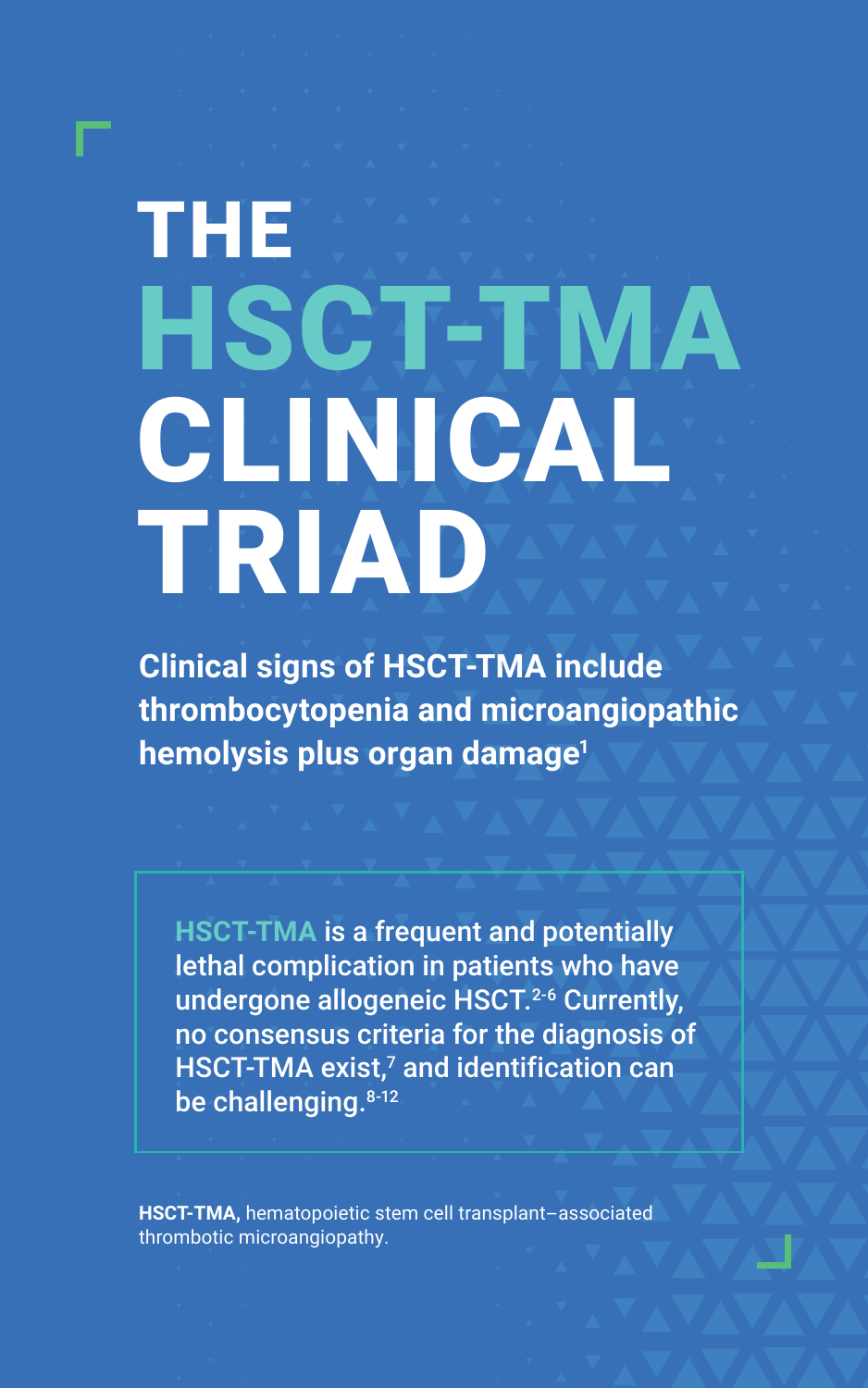#### **Be aware of signs that may indicate your post-transplant patients are experiencing HSCT-TMA**



## **THE 3-HIT HYPOTHESIS OF HSCT-TMA**

### **Potential risk factors for development of HSCT-TMA**

HSCT-induced endothelial injury is caused by a 3-hit process. The process begins with underlying predispositions to complement activation or preexisting endothelial injury and is exacerbated by conditions associated with transplant and post-transplant events.<sup>31</sup>



• High baseline LDH levels • Genetic variants

# **SECOND HIT ENDOTHELIAL INJURY10**

• Conditioning regimen • Unrelated donor transplants • HLA mismatch • Prolonged immobilization



1

2

#### **THIRD HIT COMPLEMENT DYSREGULATION10,31** • aGVHD • Infection

**aGVHD**, acute graft-vs-host disease; **BL**, baseline; **BP**, blood pressure; **CV**, cardiovascular; **eGFR**, estimated glomerular filtration rate; **GI**, gastrointestinal; **Hb**, hemoglobin; **HLA**, human leukocyte antigen; **HSCT-TMA**, hematopoietic stem cell transplant–associated thrombotic microangiopathy; **LDH**, lactate dehydrogenase; **MI**, myocardial infarction

US-DSE-EIS-2100019